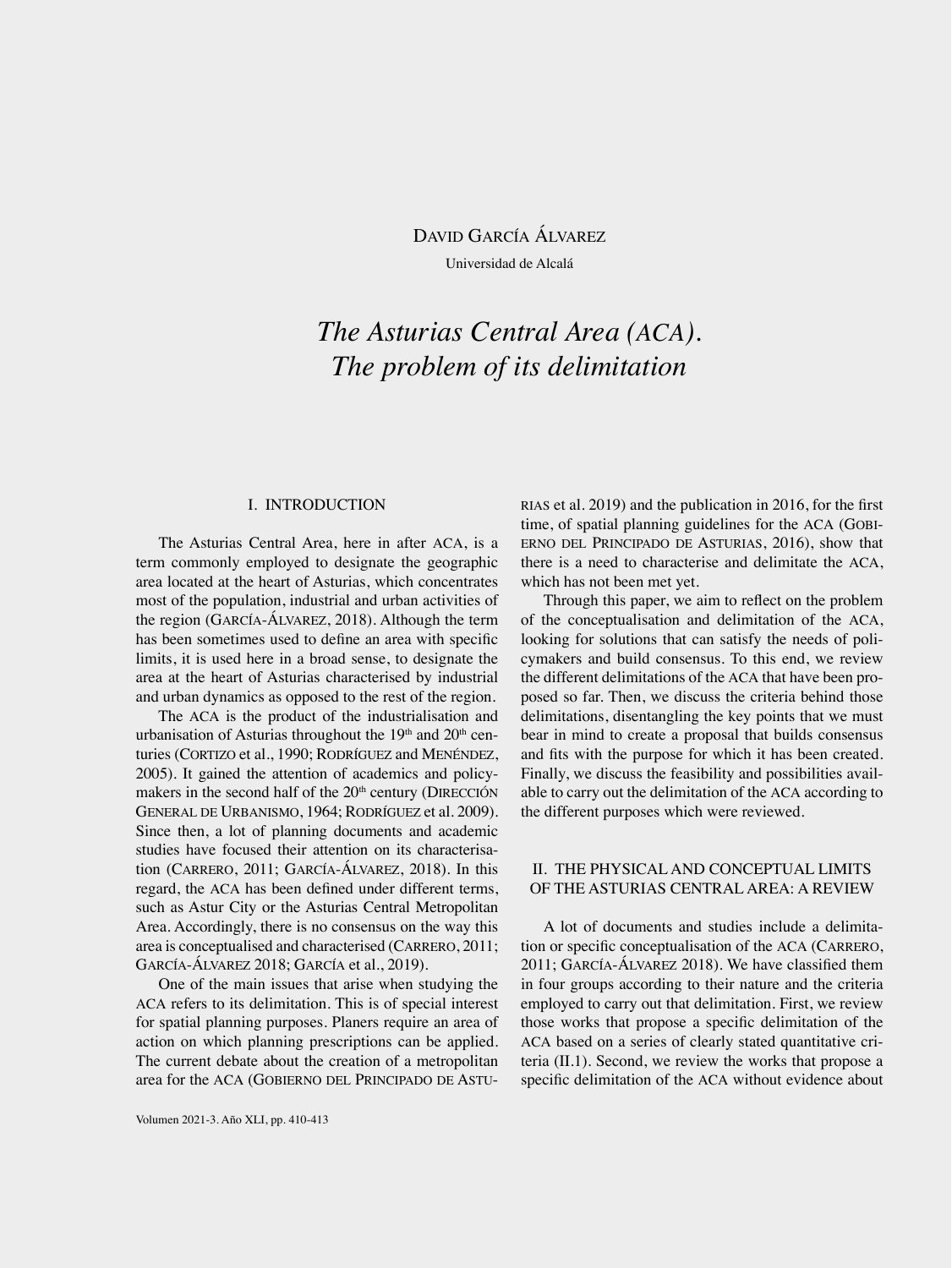the criteria that has been employed (II.2). Third, we review those works that propose a general and conceptual delineation of the ACA, which is not evident at detailed scales (II.3). Finally, we review those works that identify a central area of Asturias differentiated to the rest of the region (II.4). Although they do not delimitate what we understand as ACA, these studies are useful for the analysis and discussion of the research question that we are addressing here.

# 1. ACA delimitations based on explicit quantitative criteria

Carrero (2011) proposed a delimitation of the ACA based on the combination of several quantitative criteria at the parish level as part of his PhD thesis (Fig. 2). The draft of spatial planning guidelines for the ACA of 2016 also included a similar proposal (Fig. 1). In both cases, the ACA limits were decided based on the degree of urbanisation, commuting intensities and the degree of tertiarisation of the parishes' economy (Table 1).

Murcia (1980) delimitated the ACA as part of an academic study. The ACA was defined from the aggrupation of the cities at the top of the Asturias urban hierarchy plus their areas of influence, which were shaped according to the population and economy of their urban centres (Table II).

Based on commuting patterns, population data, land uses and housing data, the Urban Areas Statistical Atlas of Spain (Ministerio de Transportes, Movilidad y AGENDA URBANA, 2020) proposes an ACA made up of 18 municipalities (Fig. 1). The Functional Urban Areas (FUA) proposed by the OECD and the European Commission (OCDE, 2012; SCHIAVINA, MORENO-MONROY, Maffenini and Veneri, 2019) identify three FUAs for Asturias, with cores in Oviedo, Gijón and Avilés. These three FUAs can be conceptualised together as the ACA (Fig. 3). Finally, the academic work of Castanyer, Menéndez and Sosa (1982) delimited the ACA based on a series of socioeconomic criteria, such as population, commuting, production and income (Table III).

#### 2. ACA delimitations with no explicit criteria

Several works propose specific delimitations of the ACA without providing evidence of the criteria behind those proposals. The academic works led by Fermín Rodríguez are a clear example of this type of delimitations (Fig. 5) (Rodríguez and Menéndez, 1999; Rodríguez and MENÉNDEZ, 2010; RODRÍGUEZ et al., 2013). Other cases of this type are included in the Spatial Planning Guidelines of Asturias (GOBIERNO DEL PRINCIPADO DE ASTURIAS, 1991) and the third Francoist plan of economic development (García et al., 2019). Both documents proposed the same limits for the ACA (Fig. 1). As a result of academic studies, Fernández (1982) and Fernández and Fernández (1991) also proposed different delimitations of the ACA without a clear specification of the criteria followed to carry out the task (Fig. 6).

### 3. Conceptual ACA delineations

From a conceptual point of view, many academics have proposed a general delineation of the ACA as an eight, a triangle and even as a trapezium (Fig. 7) (CORTIZO et al., 1990; MAURÍN, 1992; MÉNDEZ and ORTEGA, 2013). The update of the Spatial Planning Guidelines of Asturias of 2003, not passed yet, included a conceptual delineation of the ACA (Fig. 8) of similar nature and extent to the delimitation included in the 1991 guidelines (Fig. 1).

## 4. Other works identifying a central area in **ASTURIAS**

A few documents and studies identify an area at the heart of Asturias which is differentiated from the rest of the region. These proposals cannot be understood as delimitations of the ACA. They delimitate different areas according to specific purposes, which are not the general characterisation of an industrial and urban dynamic area of polycentric nature. Among these documents, we remark the General Urban Development Plan of the Asturias' Central Region (Fig. 9) (DIRECCIÓN GENERAL DE URBANISMO, 1964), the second Francoist economic development plan (Fig. 9) (FERNÁNDEZ, 1984), the Sectoral Guidelines for Commercial uses (Fig. 10) (GOBIERNO del Principado de Asturias, 2010), the health districts plan of Asturias (Fig. 11) (García et al., 2019) and the local areas of work proposed by Boix and Galletto (2005) in an academic study (Fig. 12).

## III. DEFINING THE ACA: HOW TO DELIMITATE IT?

The wide variety of ACA delimitations reviewed in the previous section show that delimitating the ACA is a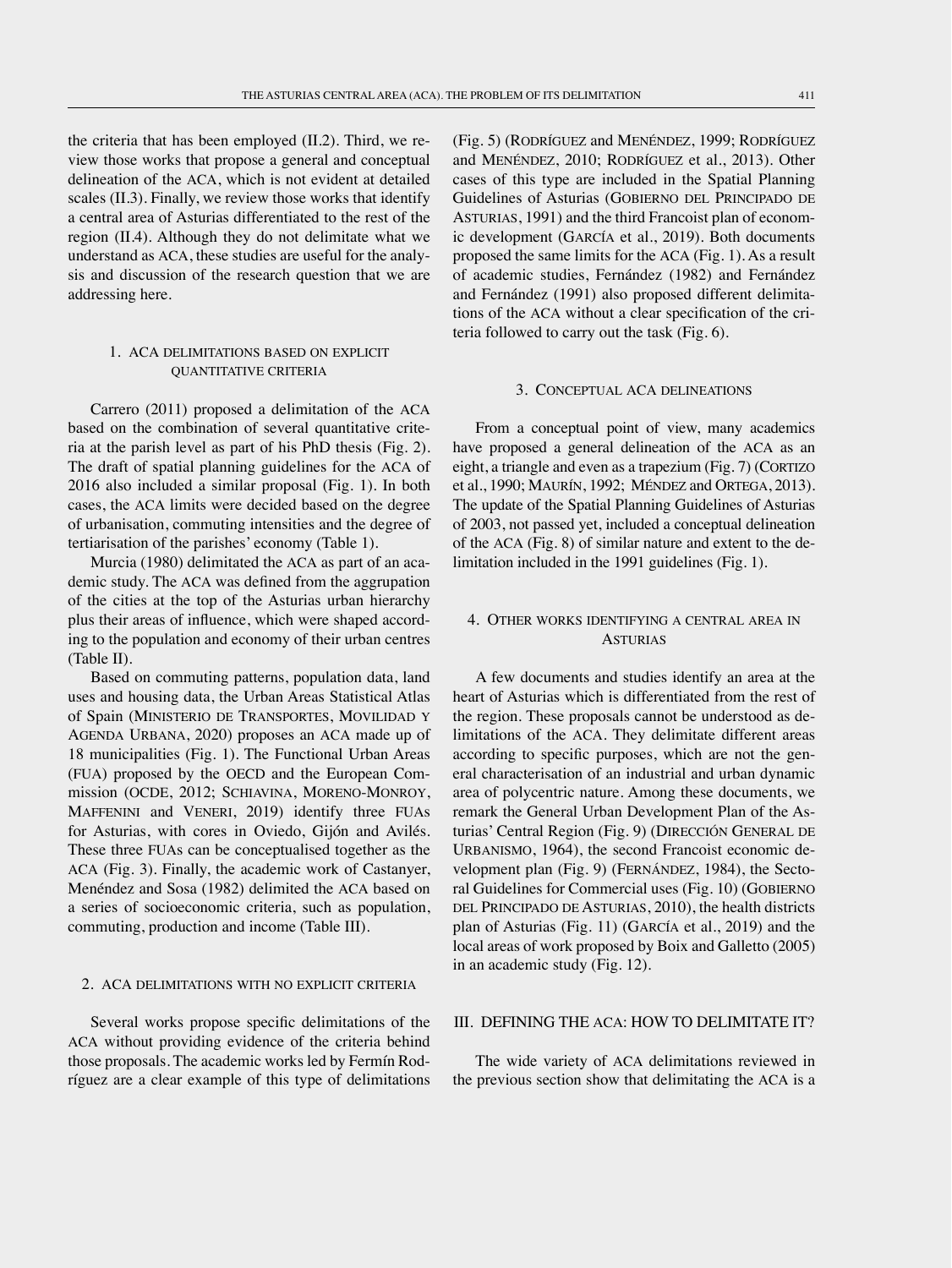complex task that does not have an easy answer. Three factors explain the diversity of available proposals and point us to the elements we need to take into account in order to propose a consensus solution. They are the selection of phenomena to be delimitated, the purpose of the delimitation and the data employed to carry out the task. The reviewed documents and studies delimitated different phenomena, usually with different purposes and sometimes at different scales and making use of different data sources. Accordingly, one document disagrees with the other when conceptualizing and delimitating what we understand as the Asturias Central Area.

The documents reviewed in the section II.4 delimitate a clear phenomenon: commercial activity, areas of work… However, in the other cases, the phenomenon under delimitation is vaguer. It refers to a more or less integrated urban-industrial functional region. The focus of these delimitations is on the relationships of dependence that emerge between the main nodes of activity in the region and their areas of influence. According to these delimitations, the ACA spreads over the area on which these dependences operate. In real practise, these territorial dependences operate at all scales between all territories. Therefore, it is difficult to individualise a specific area based on these dependencies. To accomplish this task, we should select a threshold below which we consider that the dependence is not meaningful. This is not easy and will be decided at the author's discretion, which will create disagreement between the delimitations proposed by different authors.

The proposals of Carrero and the Spatial Planning guidelines of 2016 delimitate that functional area based on a superposition of different criteria, each one referring to a different phenomenon: soil sealing, workers' commuting and tertiarisation of the economy. Although all these phenomena characterise the ACA, a delimitation based on a superposition of the three is not useful for planning purposes. Notwithstanding, it may be helpful for academic reasoning and understanding of the studied area. In this regard, many of the reviewed delimitations come from academic backgrounds, proposing vague and flexible delimitations, based on the combination of different criteria, which do not usually fit with the planner's needs.

Depending on we want to plan, one or other delimitation may provide more utility. When planning the land uses, a restricted delimitation of the ACA reduced to its more dynamic areas can be more useful. When planning the transport network and services, a maximalist delimitation of the ACA may be a better option, extending the ACA limits to all areas where there is a day-to-day interaction between the ACA core cities and the workers of other places of Asturias. As proposed by García et al. (2019), instead of a unique delimitation, when thinking about the purpose and utility of delimitating the ACA, we can propose the creation of different delimitations, each one adapted to a specific purpose or objective.

The ACA delimitation exercise must also take into account the available data sources to carry out the task. Most of the information is only available today per administrative or statistical unit. This constrains the proposed delimitation to the limits of the available units of information, mainly municipalities and parishes. Parishes split the Asturian territory with more detail than municipalities. However, only a few socioeconomic variables are available at this level. In addition, parishes are not levels of effective territorial government (BENITO, 1999). Therefore, when opting for delimitations that follow administrative units, municipal limits are preferred.

The future availability of new sources of spatial data, which are not collected per administrative or statistical unit, would make possible to propose new ACA delimitations that are based on clear criteria and do not follow administrative limits. However, at the moment, the available spatial data sources for Asturias that provide this type of information are still limited. In the meantime, coupled proposals that provide together a specific delimitation adapted to the municipal limits and a conceptual territorial model delineation of the ACA, can provide an intermediate solution that gives answer to the constraints imposed by fixed administrative limits.

## IV. DISCUSSION AND CONCLUSIONS

Two types of objectives have been usually behind the conceptualisation and delimitation of the ACA: the academic understanding and characterisation of this area and the definition of a specific area where to apply territorial policies. There has been a continuing interest in linking both objectives. In this regard, most of the academic studies that have characterised and proposed a specific delimitation of the ACA, stressed the importance of the ACA understanding and delimitation for planning purposes and placed themselves in the context of the planning debate about the ACA. However, the results of our review prove that the two objectives are not compatible.

The conceptualisation and delimitation of an integrated urban-industrial functional area for the centre of Asturias is useful to understand the territorial model of